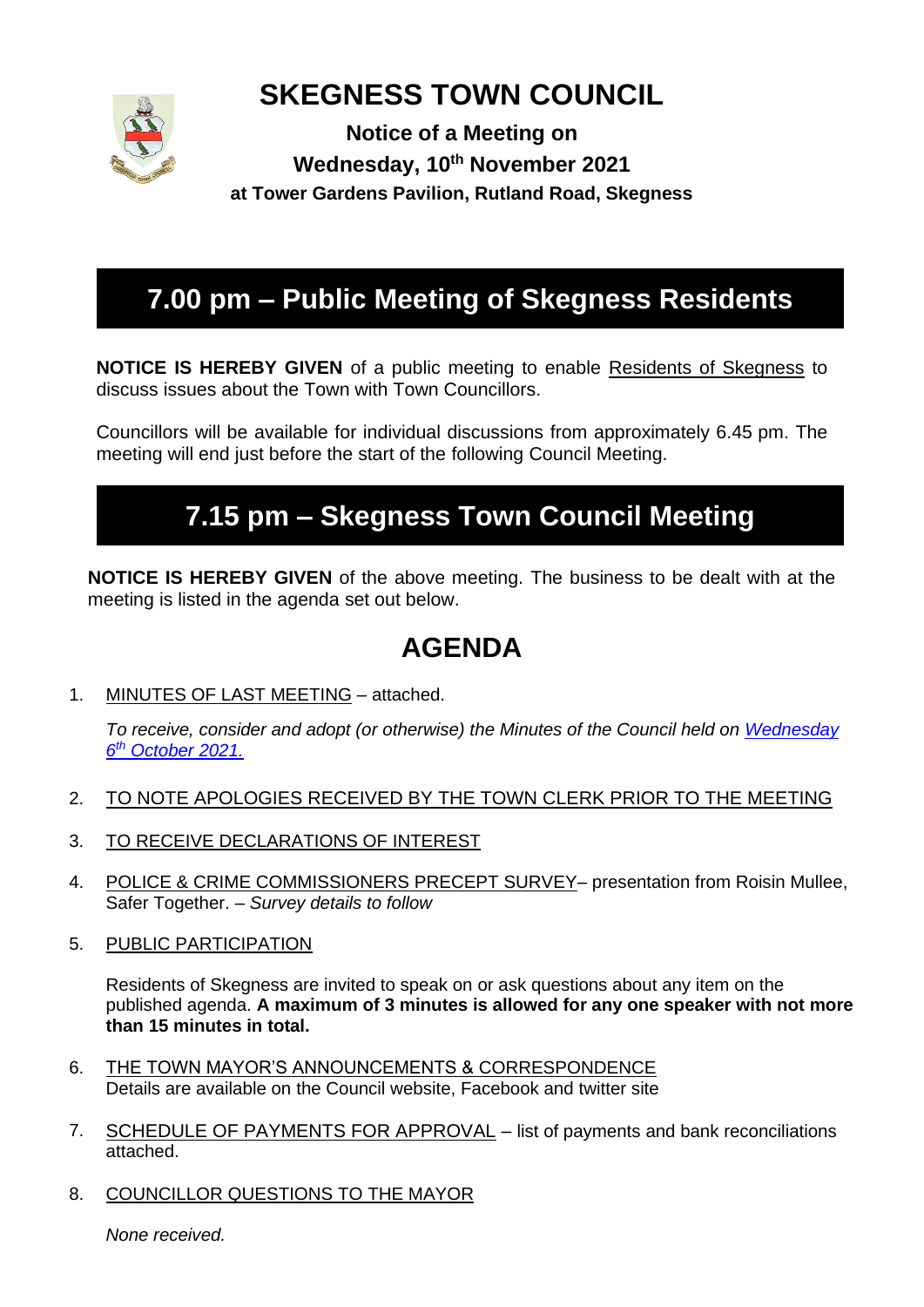### 9. QUESTIONS TO/COMMENTS FROM THE LINCOLNSHIRE POLICE REPRESENTATIVE attached.

*None received.*

## 10. REPORTS FROM COUNCIL REPRESENTATIVES TO OUTSIDE BODIES – attached.

*Saltfleet to Gibraltar Point Beach Management Scheme Briefing – Cllr B Brookes. Children's Advisory Board Minutes – Cllr S Claxton Connected Coast Board Minutes 1st July 2021, Board Papers 4 th November 2021, Mobi-Hub Presentation and Lincolnshire Towns Fund Action Plan – Cllr T Tye* 

## 11. REPORTS FROM DISTRICT AND COUNTY COUNCILLORS

*Report by Cllr Cunnington on Social Value Funding - attached.*

12. MOTIONS – attached.

Motion 1 – background evidence attached.

Skegness Town Council write to HM Government to make it a legal and make it a statutory duty for local authorities like Lincolnshire County Council to provide streetlights in the middle of the night. This can try to help people living in a haven of fear for their safety when living their normal life either by working or socialising, any councils which have turned the lights off to turn them back on.

Proposer Cllr R Cunnington Seconder Cllr D Brookes

### Motion 2 – background evidence attached.

Skegness Town Council calls upon the Leader of Lincolnshire County Council to put the streetlights back on during 12am till 6am in Skegness. The public concern over the recent murders of women walking at night and vulnerable people being attacked at night is paramount. Our blacked-out roads during these times make the vulnerable feel unsafe when going to or coming home from work or socialising.

Proposer Cllr R Cunnington Seconder Cllr D Brookes

### Motion 3

That Council appoint a Working Group to establish the feasibility of the Council taking on the grass cutting again without a fee to the church and to report back to Council with recommendations on or before the January meeting.

### **Background**

Skegness Town Council had a contract with the Skegness Parochial Parish Church to cut the grass at the open Churchyards at St Clements and St Mary's Churches and also to undertake some other routine works. The church decided to finally end the agreement from 31<sup>st</sup> July 2021 saying that it could no longer afford to undertake the work and that the churchyards would in future be left to "Gods Acre". I have been informed by a number of residents that the grass at the church is now untidy, at a time when our residents need things to look nice for their recreation and for the ground their loved ones are buried in to be respectable.

Proposer Cllr R Cunnington Seconder Cllr M Dannatt